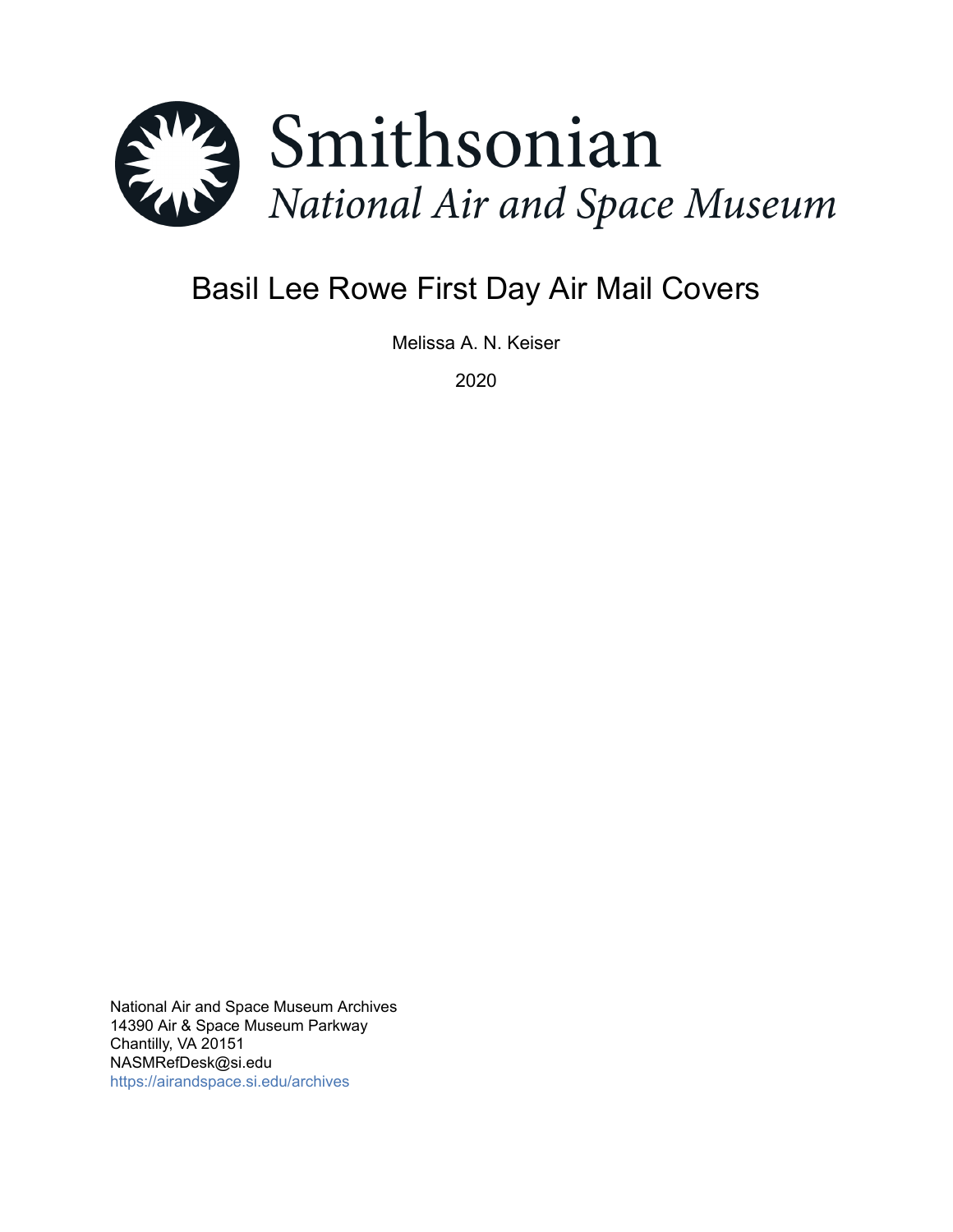## **Table of Contents**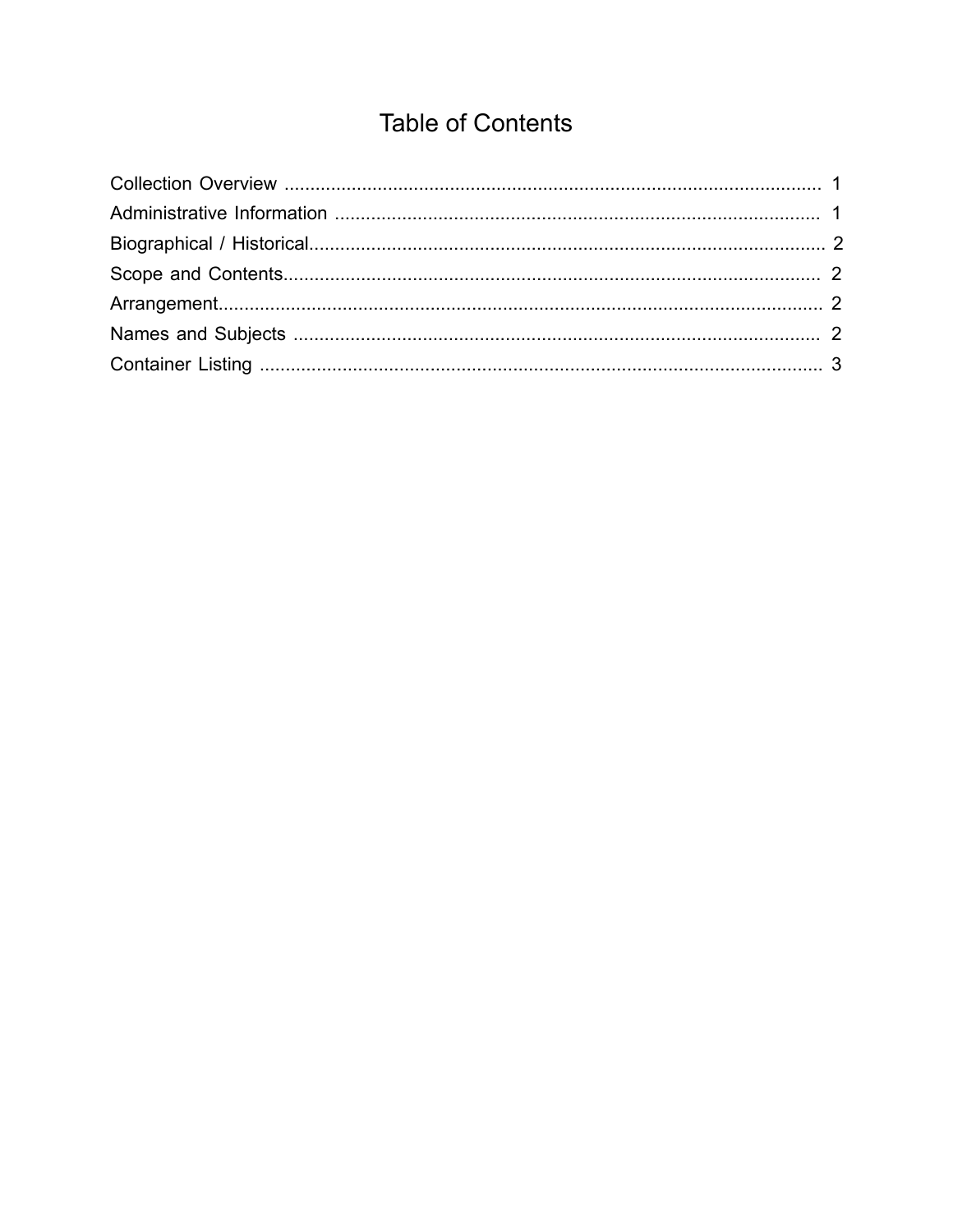## <span id="page-2-0"></span>**Collection Overview**

| <b>Repository:</b> | National Air and Space Museum Archives                                                                                                                                                                                                                                                                                                                                                                                                                                                                                                                                                                      |
|--------------------|-------------------------------------------------------------------------------------------------------------------------------------------------------------------------------------------------------------------------------------------------------------------------------------------------------------------------------------------------------------------------------------------------------------------------------------------------------------------------------------------------------------------------------------------------------------------------------------------------------------|
| Title:             | Basil Lee Rowe First Day Covers                                                                                                                                                                                                                                                                                                                                                                                                                                                                                                                                                                             |
| Date:              | 1927-1957<br>(bulk 1928-1931)                                                                                                                                                                                                                                                                                                                                                                                                                                                                                                                                                                               |
| Identifier:        | NASM.XXXX.0487                                                                                                                                                                                                                                                                                                                                                                                                                                                                                                                                                                                              |
| Creator:           | Rowe, Basil Lee                                                                                                                                                                                                                                                                                                                                                                                                                                                                                                                                                                                             |
| Extent:            | 0.05 Cubic feet (1 folder)                                                                                                                                                                                                                                                                                                                                                                                                                                                                                                                                                                                  |
| Language:          | This collection is predominantly in English, with some Spanish<br>language materials.                                                                                                                                                                                                                                                                                                                                                                                                                                                                                                                       |
| Summary:           | This collection consists of first day air mail covers collected by pilot and<br>philatelic enthusiast Basil Lee Rowe, predominantly during his career<br>as an airline pilot for Pan American Airways (PAA) in the Caribbean<br>area in the period 1927-1931. Collection includes covers carried by<br>Charles A. Lindbergh in his Ryan NYP "Spirit of St. Louis" during his<br>tour of the Caribbean in February 1928, and covers autographed by<br>many of the early airline pilots who carried them, including Cy Caldwell,<br>Edwin Musik, Caspar D. Swinson, Charles R. Parmelee, and Rowe<br>himself. |

## <span id="page-2-1"></span>**Administrative Information**

#### Acquisition Information

Basil Lee Rowe via Institute of the Aeronautical Sciences, Gift, 1965, NASM.XXXX.0487

#### Related Materials

See related collection [Basil Lee Rowe Collection, NASM.XXXX.0019](https://sova.si.edu//record/NASM.XXXX.0019).

#### Processing Information

Arranged, described, and encoded by Melissa A. N. Keiser, 2020.

#### Preferred Citation

Basil Lee Rowe First Day Air Mail Covers, Acc. NASM.XXXX.0487, National Air and Space Museum, Smithsonian Institution.

#### **Restrictions**

No restrictions on access

#### Conditions Governing Use

Material is subject to Smithsonian Terms of Use. Should you wish to use NASM material in any medium, please submit an Application for Permission to Reproduce NASM Material, available at [Permissions Requests](http://airandspace.si.edu/permissions) .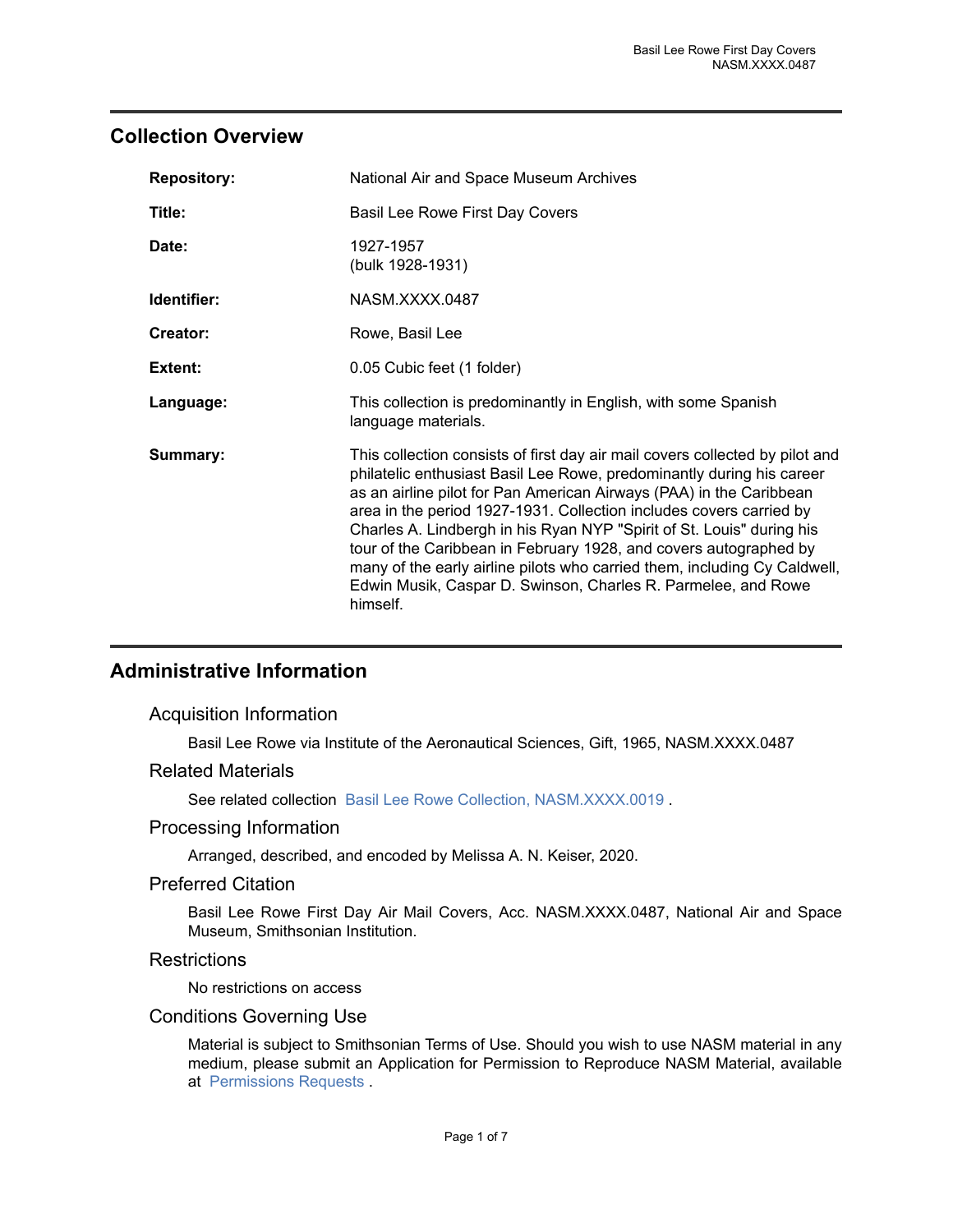## <span id="page-3-0"></span>**Biographical / Historical**

Basil Lee Rowe (1896-1973) enjoyed a long and successful career in aviation, initially as a military exhibition pilot, barnstormer, air racer, charter operator, flight instructor, aircraft salesman, and rumrunner, before moving to the West Indies to start an airline, the short-lived West Indian Aerial Express, bought out by Pan American Airways in 1928. Rowe became a pioneering senior pilot for Pan Am, flying with them for 28 years before his retirement in 1956.

## <span id="page-3-1"></span>**Scope and Contents**

This collection consists of first day air mail covers collected by Basil Rowe, predominantly during his career as a pilot in the Caribbean area. Most of the air mail was carried by West Indian Aerial Express (WIAE) or Pan American Airways (PAA) between Florida and islands in the Caribbean or Caribbean ports in Central and South America. Some of the first day covers are autographed by the pilots of the flights (including Cy Caldwell, Edwin Musik, Caspar D. Swinson, Charles R. Parmelee, and Rowe himself) or other noted aviators such as Dean C. Smith, or public officials such as Theodore Roosevelt III, then Governor of Puerto Rico. One group of covers were carried by Charles A. Lindbergh in the Ryan NYP "Spirit of St. Louis" during his tour of the Caribbean in February 1928. Following the covers is an annotated price list; note that not all items listed are part of this collection. Also included at the end of the collection are PAA forms used by two non-PAA pilots for flights inbound to Miami, Florida, from Havana, Cuba, in July 1931: James Goodwin Hall in his Lockheed Altair "The Crusader" (r/n NR-15W), and Frank M. Hawks in his Travel Air Mystery Ship "Texaco 13" (r/n NR-1313).

## <span id="page-3-2"></span>**Arrangement**

Air mail covers are arranged in chronological order; documents appear following the covers at the end of the collection.

## <span id="page-3-3"></span>Names and Subject Terms

This collection is indexed in the online catalog of the Smithsonian Institution under the following terms:

Subjects:

**Aeronautics** Air mail service Air mail stamps -- United States Airlines

Names:

Lindbergh, Charles A. (Charles Augustus), 1902-1974 Pan American Airways Corporation Pan American World Airways, Inc. West Indian Aerial Express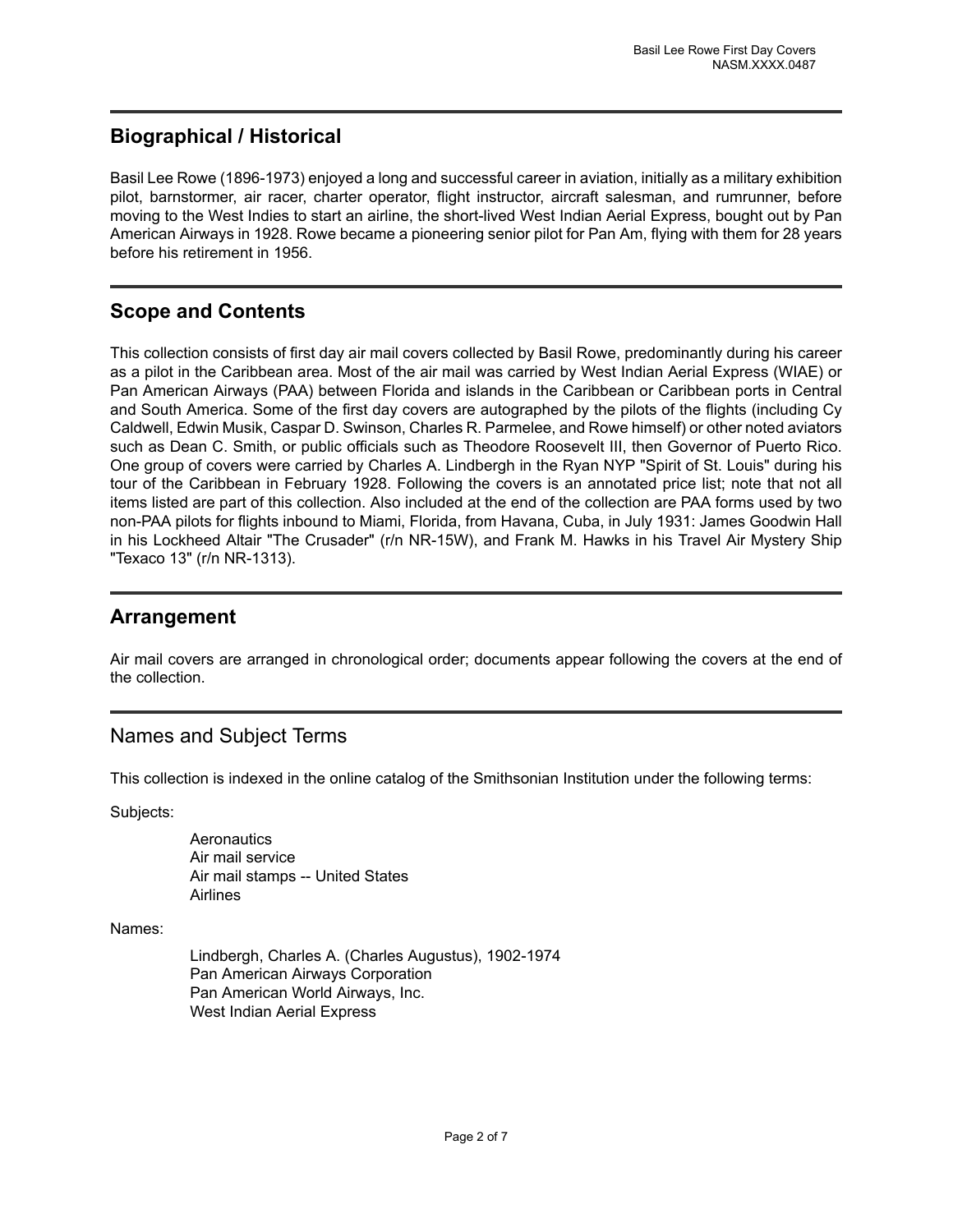## <span id="page-4-0"></span>**Container Listing**

| Box 109 (Shared),<br>Folder 1            | First Day Covers, 1927                                                                                                                                                                                                                                                                                                                                                                                                                                                                                                               |
|------------------------------------------|--------------------------------------------------------------------------------------------------------------------------------------------------------------------------------------------------------------------------------------------------------------------------------------------------------------------------------------------------------------------------------------------------------------------------------------------------------------------------------------------------------------------------------------|
| Box 109 (Shared),<br>Folder 1, Item 1    | Key West, Florida (USA) to Havana (Cuba), October 19, 1927<br>Notes:<br>On October 19, 1927, the first Pan American Airways flight<br>from Key West, Florida (USA) to Havana (Cuba) was made<br>in the Fairchild FC-2W "La Nina" chartered from West<br>Indian Aerial Express; cover has been signed by WIAE pilot<br>Cy Caldwell.                                                                                                                                                                                                   |
| Box 109 (Shared),<br>Folder 1, Item 2    | Santo Domingo (Dominican Republic) to Port-au-Prince (Haiti),<br>December 5, 1927<br>Notes:<br>December 1, 1927, West Indian<br>Starting<br>Aerial<br>Express, using their Keystone Pathfinder "Santa Maria,"<br>inaugurated service from their base at Santo Domingo<br>(Dominican Republic) east to San Juan, Puerto Rico<br>(USA), and west to Port-au-Prince (Haiti) and Havana<br>(Cuba). Cover has been signed by WIAE pilot Basil Rowe.                                                                                       |
| Box 109 (Shared),<br>Folder <sub>2</sub> | First Day Covers, 1928                                                                                                                                                                                                                                                                                                                                                                                                                                                                                                               |
| Box 109 (Shared),<br>Folder 2, Item 1    | Lindbergh "Spirit of St. Louis"; Santo Domingo to Havana Flights,<br>February 6-7, 1928<br>Notes:<br>These covers were carried by Charles A. Lindbergh in the<br>Ryan NYP "Spirit of St. Louis" between Santo Domingo<br>(Dominican Republic) via Port-au-Prince (Haiti) to Havana<br>(Cuba) during his tour of the Caribbean in February 1928.                                                                                                                                                                                      |
| Box 109 (Shared),<br>Folder 2, Item 2    | "Air Mail Greetings" to Lindbergh, February 8, 1928<br>"Air Mail Greetings" sent between Key West, Florida (USA)<br>Notes:<br>and Havana (Cuba) during Charles Lindbergh's visit in the<br>Ryan NYP "Spirit of St. Louis" to Havana during his tour of<br>the Caribbean in February 1928. Covers have been signed<br>by Pan American Airways (PAA) pilot Edwin Musick.                                                                                                                                                               |
| Box 109 (Shared),<br>Folder 2, Item 3    | West Indian Aerial Express (WIAE) Service to Santiago de Cuba (Cuba),<br>February 20-24, 1928<br>Beginning February 20, 1928, West Indian Aerial Express,<br>Notes:<br>using the Keystone Pathfinder "Santa Maria," added<br>service to Santiago de Cuba (Cuba) to their existing<br>westbound route between Santo Domingo (Dominican<br>Republic) via Port-au-Prince (Haiti) to Havana (Cuba).<br>Eastbound service on this route connected to San Juan,<br>Puerto Rico (USA). Covers have been signed by WIAE<br>pilot Basil Rowe. |

Box 109 (Shared), Folder 2, Item 4

[San Juan, Puerto Rico \(USA\) to Havana \(Cuba\), October 15, 1928](https://edan.si.edu/slideshow/slideshowViewer.htm?eadrefid=NASM.XXXX.0487_ref8)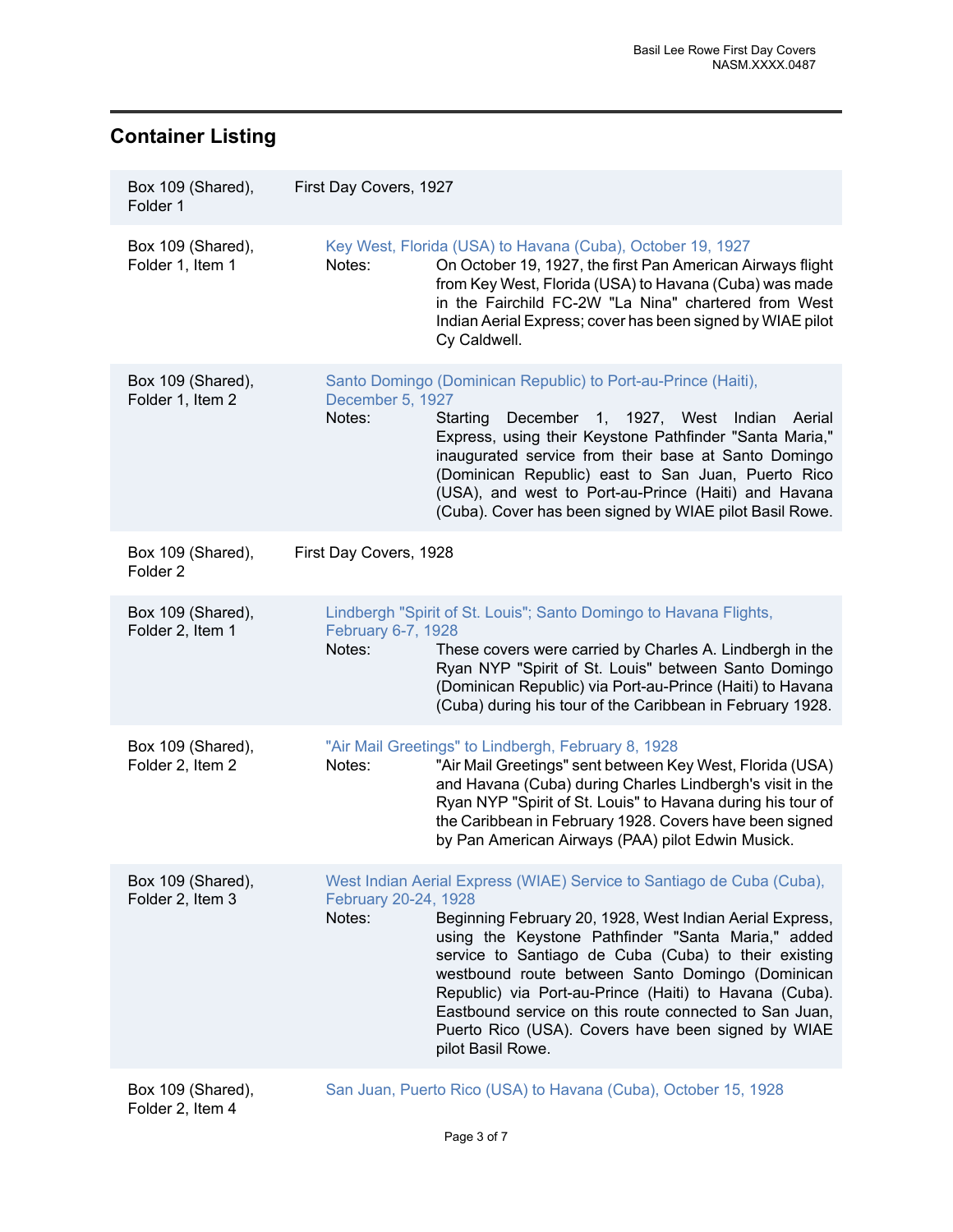|                                          | Notes:                 | On October 15, 1928, Pan American Airways inaugurated<br>air mail service between San Juan, Puerto Rico (USA)<br>and Havana (Cuba). Cover has been signed by pilot Basil<br>Rowe, former WIAE pilot now employed by PAA.                                                                                                                                                                                           |
|------------------------------------------|------------------------|--------------------------------------------------------------------------------------------------------------------------------------------------------------------------------------------------------------------------------------------------------------------------------------------------------------------------------------------------------------------------------------------------------------------|
| Box 109 (Shared),<br>Folder 2, Item 5    | Notes:                 | Port-au-Prince (Haiti) to New York, New York (USA), October 16, 1928<br>On October 16, 1928, Pan American Airways inaugurated<br>air mail service between Port-au-Prince (Haiti) and New<br>York City (USA). Cover has been signed by ex-WIAE<br>pilot Basil Rowe, flying the ex-WIAE Keystone Pathfinder<br>"Santa Maria."                                                                                        |
| Box 109 (Shared),<br>Folder 2, Item 6    | 1, 1928<br>Notes:      | Pan American Airways, Miami to Atlanta Service (C.A.M. 25), December<br>On December 1, 1928, Pan American Airways inaugurated                                                                                                                                                                                                                                                                                      |
|                                          |                        | service on US contract air mail route (C.A.M.) 25 between<br>Miami (via Jacksonville), Florida, and Atlanta, Georgia.                                                                                                                                                                                                                                                                                              |
| Box 109 (Shared),<br>Folder <sub>3</sub> | First Day Covers, 1929 |                                                                                                                                                                                                                                                                                                                                                                                                                    |
| Box 109 (Shared),<br>Folder 3, Item 1    | 9, 1929<br>Notes:      | Pan American Airways, Miami to Puerto Rico Service (F.A.M. 6), January<br>Pan American Airways, who had been awarded the<br>contract for U.S. foreign air mail route (F.A.M.) 6 between<br>Miami, Florida (USA), Cuba, the Dominican Republic, Haiti,<br>and Puerto Rico (USA) inaugurated service on January 9,<br>1929. Covers in this group are either signed by PAA pilot<br>Basil Rowe, or addressed to Rowe. |
| Box 109 (Shared),<br>Folder 3, Item 2    | 15-16, 1929<br>Notes:  | Pan American Airways, Miami to Nicaragua Service (F.A.M. 5), May<br>First air mail flight from Managua (Nicaragua) to Miami,<br>Florida (USA), part of U.S. foreign air mail route (F.A.M.)<br>5, on May 15, 1929; signed by PAA pilot C. D. [Caspar<br>Dorman] Swinson, and addressed to Rowe.                                                                                                                    |
| Box 109 (Shared),<br>Folder 3, Item 3    | 1929                   | Cristóbal, Canal Zone (USA) [Panama] to Guayaquil (Ecuador), May 17,                                                                                                                                                                                                                                                                                                                                               |
| Box 109 (Shared),<br>Folder 3, Item 4    |                        | Colón (Panama) to Miami, Florida (USA), May 22, 1929                                                                                                                                                                                                                                                                                                                                                               |
| Box 109 (Shared),<br>Folder 3, Item 5    | 1929                   | Cristóbal, Canal Zone (USA) [Panama] to Bogota (Colombia), June 21,                                                                                                                                                                                                                                                                                                                                                |
| Box 109 (Shared),<br>Folder 3, Item 6    |                        | Mérida, Yucatan (Mexico) to Miami, Florida (USA), June 30, 1929                                                                                                                                                                                                                                                                                                                                                    |
| Box 109 (Shared),<br>Folder 3, Item 7    | September 12, 1929     | Miami, Florida (USA) to Georgetown (British Guiana) [Guyana],                                                                                                                                                                                                                                                                                                                                                      |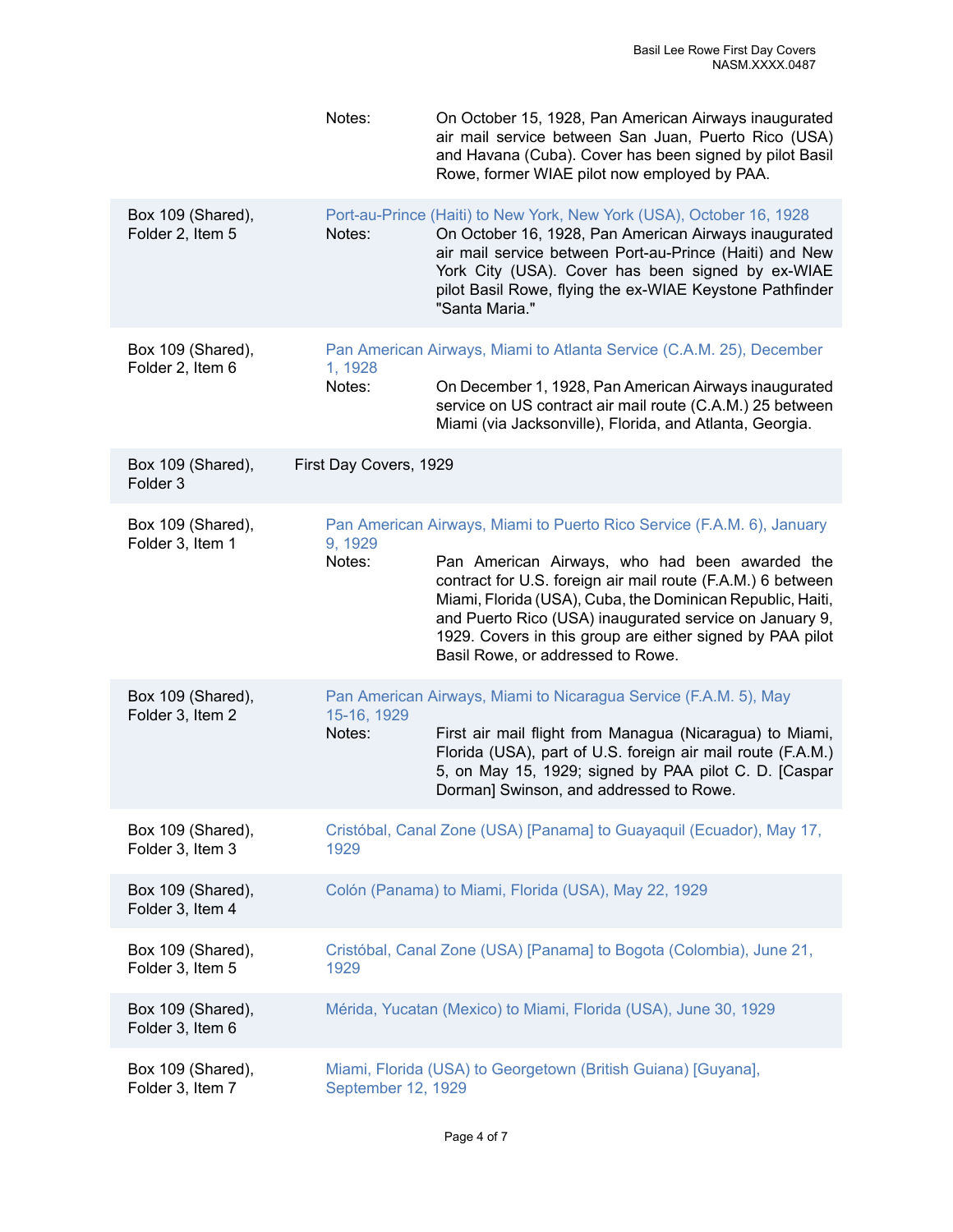| Box 109 (Shared),<br>Folder 3, Item 8  | Honduras to Miami, Florida (USA), September 21, 1929<br>Signed by PAA pilot S. J. Williamson.<br>Notes:                                                                                                                                                                                                                                                                           |
|----------------------------------------|-----------------------------------------------------------------------------------------------------------------------------------------------------------------------------------------------------------------------------------------------------------------------------------------------------------------------------------------------------------------------------------|
| Box 109 (Shared),<br>Folder 3, Item 9  | Cozumel (Mexico) to Mérida, Yucatan (Mexico), November 13, 1929<br>Signed by PAA pilot Basil L. Rowe flying Pan American<br>Notes:<br>Airways (PAA) Sikorsky S-38B (r/n NC304N).                                                                                                                                                                                                  |
| Box 109 (Shared),<br>Folder 3, Item 10 | St. Petersburg, Florida (USA) to Miami, Florida (USA), December 14,<br>1929                                                                                                                                                                                                                                                                                                       |
| Box 109 (Shared),<br>Folder 4          | First Day Covers, 1930                                                                                                                                                                                                                                                                                                                                                            |
| Box 109 (Shared),<br>Folder 4, Item 1  | Guatemala to Miami, Florida (USA), March 21, 1930                                                                                                                                                                                                                                                                                                                                 |
| Box 109 (Shared),<br>Folder 4, Item 2  | Cristóbal, Canal Zone (USA) [Panama] to Miami, Florida (USA), April 30,<br>1930<br>Signed by Charles A. Lindbergh.<br>Notes:                                                                                                                                                                                                                                                      |
| Box 109 (Shared),<br>Folder 4, Item 3  | Cristóbal, Canal Zone (USA) [Panama] to Caracas (Venezuela), May 5,<br>1930                                                                                                                                                                                                                                                                                                       |
| Box 109 (Shared),<br>Folder 4, Item 4  | Dean C. Smith, Panama Canal Zone to Miami, Florida (USA), May 14,<br>1930<br>Covers in this group for a flight from Cristóbal, Canal Zone<br>Notes:<br>(USA) [Panama] to Miami, Florida (USA) are signed by<br>Dean C. Smith, a pilot on the first Byrd Antartic Expedition<br>(B.A.E.) of 1928-1930, possibly as he was on his way home<br>from Antarctica to the United States. |
| Box 109 (Shared),<br>Folder 4, Item 5  | Brownsville, Texas (USA) to La Guaira (Venezuela), November 29, 1930<br>Notes:<br>Signed by PAA pilot E. G. Shultz.                                                                                                                                                                                                                                                               |
| Box 109 (Shared),<br>Folder 4, Item 6  | Cristóbal, Canal Zone (USA) [Panama] to Miami, Florida (USA),<br>December 3, 1930                                                                                                                                                                                                                                                                                                 |
| Box 109 (Shared),<br>Folder 5          | First Day Covers, 1931                                                                                                                                                                                                                                                                                                                                                            |
| Box 109 (Shared),<br>Folder 5, Item 1  | San Juan, Puerto Rico (USA) to Maturin (Venezuela), February 10, 1931<br>Signed by PAA pilot F. V. Clark and several dignitaries,<br>Notes:<br>including Theodore Roosevelt III, Governor of Puerto Rico.                                                                                                                                                                         |
| Box 109 (Shared),<br>Folder 5, Item 2  | Colón (Panama) to Port of Spain, Trinidad (British West Indies) [Trinidad<br>and Tobago], February 11, 1931<br>Signed by PAA pilot Charles R. Parmelee, flying Pan<br>Notes:<br>American Airways (PAA) Sikorsky S-38B (r/n NC-309N).                                                                                                                                              |
| Box 109 (Shared),<br>Folder 5, Item 3  | Maracaibo (Venezuela) to Port of Spain, Trinidad (British West Indies)<br>[Trinidad and Tobago], February 12, 1931                                                                                                                                                                                                                                                                |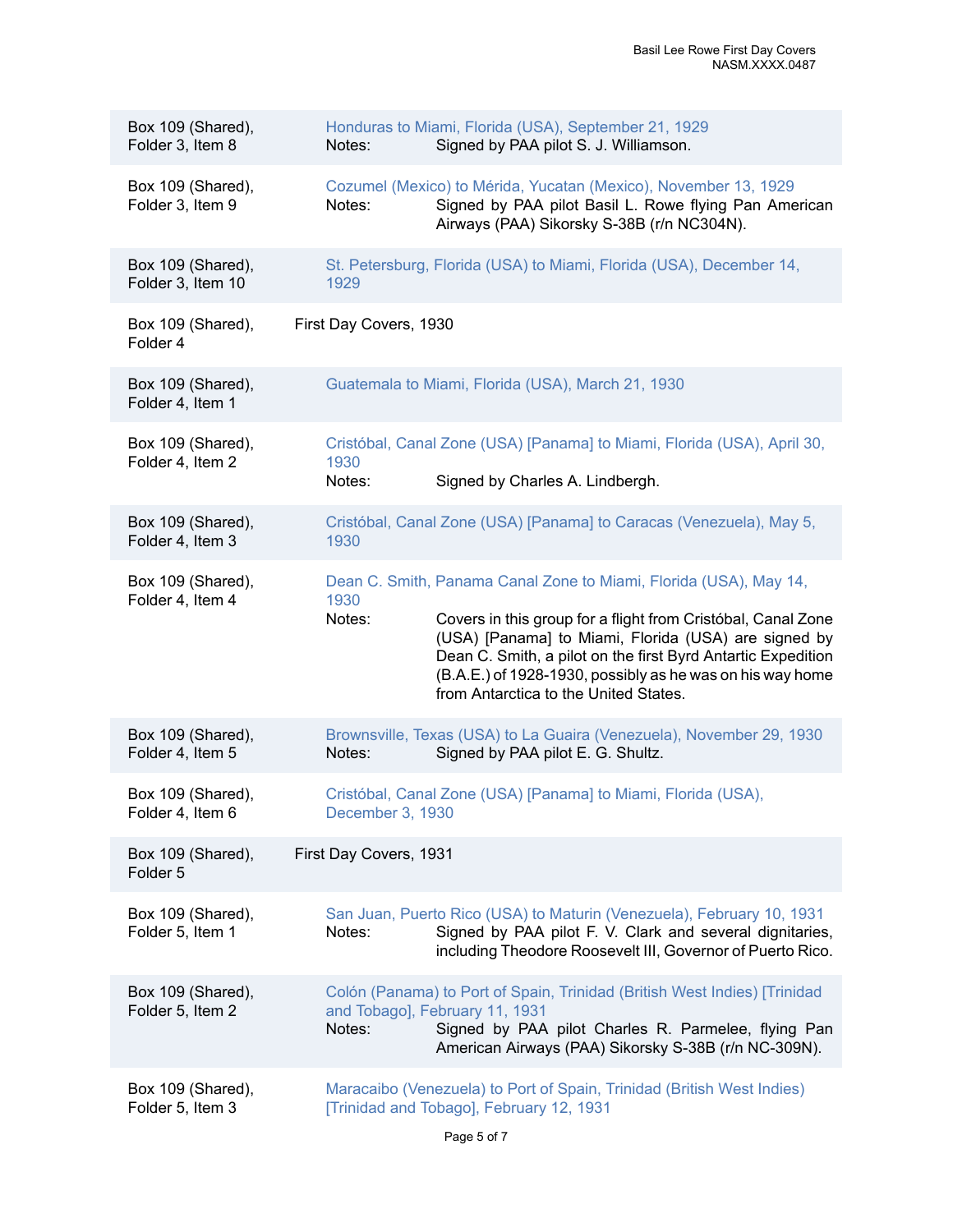|                                          | Signed by pilot PAA F. V. Clark, flying Pan American<br>Notes:<br>Airways (PAA) Sikorsky S-38B (r/n NC-9137).                                                                                                                                                                                          |
|------------------------------------------|--------------------------------------------------------------------------------------------------------------------------------------------------------------------------------------------------------------------------------------------------------------------------------------------------------|
| Box 109 (Shared),<br>Folder 5, Item 4    | Maracaibo (Venezuela) to Port of Spain, Trinidad (British West Indies)<br>[Trinidad and Tobago], February 12, 1931<br>Signed by PAA pilot Charles R. Parmelee.<br>Notes:                                                                                                                               |
| Box 109 (Shared),<br>Folder 5, Item 5    | San Salvador (El Salvador) to Nassau (The Bahamas), June 27-29, 1931<br>Signed by PAA pilot E. G. Shultz.<br>Notes:                                                                                                                                                                                    |
| Box 109 (Shared),<br>Folder 5, Item 6    | San Salvador (El Salvador) to Caracas (Venezuela), July 1, 1931<br>Signed by PAA pilot F. V. Clark.<br>Notes:                                                                                                                                                                                          |
| Box 109 (Shared),<br>Folder 5, Item 7    | Cienfuegos (Cuba) to Kingston (Jamaica), November 19, 1931                                                                                                                                                                                                                                             |
| Box 109 (Shared),<br>Folder 5, Item 8    | Miami, Florida (USA) to Cienfuegos (Cuba), November 20, 1931                                                                                                                                                                                                                                           |
| Box 109 (Shared),<br>Folder 5, Item 9    | Miami, Florida (USA) to Nuevitas (Cuba), December 4, 1931                                                                                                                                                                                                                                              |
| Box 109 (Shared),<br>Folder <sub>6</sub> | First Day Covers, 1937-1957                                                                                                                                                                                                                                                                            |
| Box 109 (Shared),<br>Folder 6, Item 1    | Belo Horizonte (Brazil) to Rio de Janeiro (Brazil), March 19, 1937                                                                                                                                                                                                                                     |
| Box 109 (Shared),<br>Folder 6, Item 2    | Sacramento, California (USA) to Coral Gables, Florida (USA), April 3,<br>1940                                                                                                                                                                                                                          |
| Box 109 (Shared),<br>Folder 6, Item 3    | Seattle, Washington (USA) to Miami, Florida (USA), June 20, 1940                                                                                                                                                                                                                                       |
| Box 109 (Shared),<br>Folder 6, Item 4    | Pan American World Airways Direct Route, New York, New York (USA) to<br>Nassau (The Bahamas), February 21, 1957<br>Inauguration of Pan American World Airways direct service<br>Notes:<br>between New York, New York (USA) and Nassau (The<br>Bahamas) on U.S. foreign air mail route (F.A.M.) 5.      |
| Box 109 (Shared),<br>Folder <sub>7</sub> | <b>Rowe Air Mail Covers Price Listing</b>                                                                                                                                                                                                                                                              |
| Box 109 (Shared),<br>Folder <sub>8</sub> | Flight Documents, Inward Manifest of Airplane, Havana (Cuba) to Miami<br>(Florida, USA), July 1931<br>Pan American Airways "Inward Manifest of Airplane" Customs<br>Notes:<br>declaration forms used by non-PAA pilots for flights inbound to<br>the United States (Miami, Florida) from Havana, Cuba. |